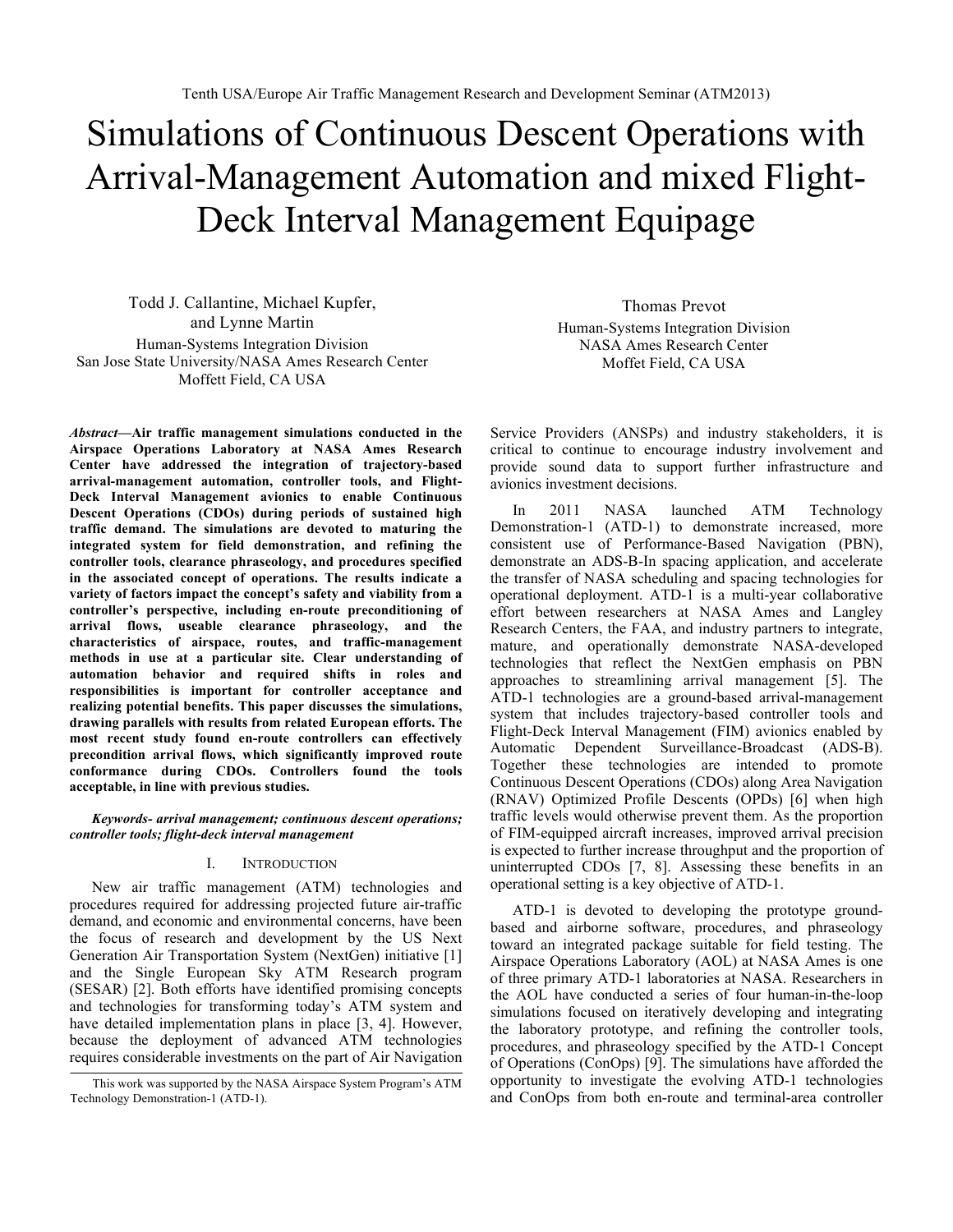perspectives in two different airspaces using controller teams with different levels of airspace and automation familiarity. These efforts, and the insights they have provided, mirror European experiences with related concepts in many respects  $(e.g., [10]).$ 

This paper first highlights previous research on concepts for integrating arrival-management automation with airbornespacing applications, then introduces the ATD-1 component technologies and ConOps. Next, it describes the AOL simulations—with a focus on the most recent—and presents salient results. The paper concludes with a discussion of implications and future work.

## II. BACKGROUND

SESAR and NextGen research has pursued airbornespacing applications and arrival-management systems (AMANs) for some time. EUROCONTROL researchers investigating airborne spacing in the terminal area reported reduced controller workload, better anticipation in constructing sequences without resorting to late vectoring, and more consistent inter-arrival spacing—and cited AMAN integration as an important next step [11]. An AOL study that incorporated runway-scheduling functionality found inter-arrival spacing improvements were possible without increased controller workload under mixed-airborne-spacing equipage [12]; another that included runway scheduling, en-route flow conditioning, and data communications also showed a positive effect on throughput when airborne spacing was used in conjunction with CDOs [13]. This research concluded before key enabling technologies were fully developed. With full ADS-B deployment nearing completion in the US [3] and significant ANSP investments in RNAV OPDs [14], projects like ATD-1 are especially pertinent.

The ATD-1 integrated arrival-management solution is called the Interval Management Terminal-Area Precision Scheduling System (IM-TAPSS) [5]. This section first describes the IM-TAPSS scheduling automation, controller tools, and FIM capabilities, and discusses related European developments. It then presents a ground-centric introduction to the ATD-1 ConOps, which specifies how IM-TAPSS is to be



Figure 1. TMA-TM graphical timeline interface.

used in a voice-communications environment.

## *A. ATD-1 Component Technologies*

In IM-TAPSS, the Traffic Management Advisor for Terminal Metering (TMA-TM) (Fig. 1) provides arrivalmanagement functions similar to European AMAN functionality, in line with the AMAN principles summarized in [15]. The TMA-TM extends the Traffic Management Advisor originally developed at NASA Ames and currently deployed in US en-route traffic control centers [16]. The fielded system produces schedules at meter fixes on terminal-area boundaries according to airport-acceptance rates, and provides traffic managers with timeline interfaces that support manual schedule adjustments and provide delay information (i.e., Time-to-Lose (TTL)/Time-to-Gain (TTG)). TMA-TM leverages adapted representations of RNAV OPDs to more accurately predict trajectories for aircraft conducting CDOs, and uses these predictions to construct de-conflicted arrival schedules at terminal-area metering points and runways. TMA-TM also includes functionality to balance runway utilization and efficiently distribute required delays so that aircraft absorb large delays at higher altitudes, which is typically more efficient [17].

Advanced AMAN functionality, including integration with departure-management automation and flexible scheduling, is implemented in commercially available AMANs that have been deployed by several European ANSPs [18]. Most provide a core set of capabilities similar to TMA-TM; several also provide route-allocation functionality, wake-category-based schedule optimization, collaborative flow-management to enable airlines to specify flight priorities, and planning features to support recovery from off-nominal situations (cf. [19, 20]). Advanced advisories at individual en-route and terminal-area controller positions, including data-block display of speed and route advisories for absorbing delay, are also under development [21].

IM-TAPSS uses the Controller-Managed Spacing (CMS) tools to assist terminal-area controllers (Fig 2) [22]. CMS tools include schedule timelines, TTL/TTG values (referred to as early/late, or E/L, indicators), and speed advisories. The timeline shows the TMA-TM estimated times-of-arrival (ETAs) on the left side and scheduled times-of-arrival (STAs) on the right for all aircraft at the scheduling point. Weight-class indicators are shown next to each aircraft identifier; the identifiers change color when the associated aircraft's STA is frozen. Advised speeds are computed to put the aircraft back on schedule. If an advisory cannot be computed because the required speed is outside the available speed control margin, an E/L indicator appears instead of a speed advisory.

The CMS tools also include slot markers (or 'slot-marker circles')—unique trajectory-based tools that were developed in the AOL to translate temporal schedule information into spatial targets. The slot markers use trajectory predictions along each aircraft's assigned nominal RNAV OPD through the forecast wind field to show where each aircraft should be now if it were to fly the nominal speed profile and arrive on schedule (cf. [23]). The current indicated airspeed of each slot marker is displayed next to it. Dwelling on an aircraft's data block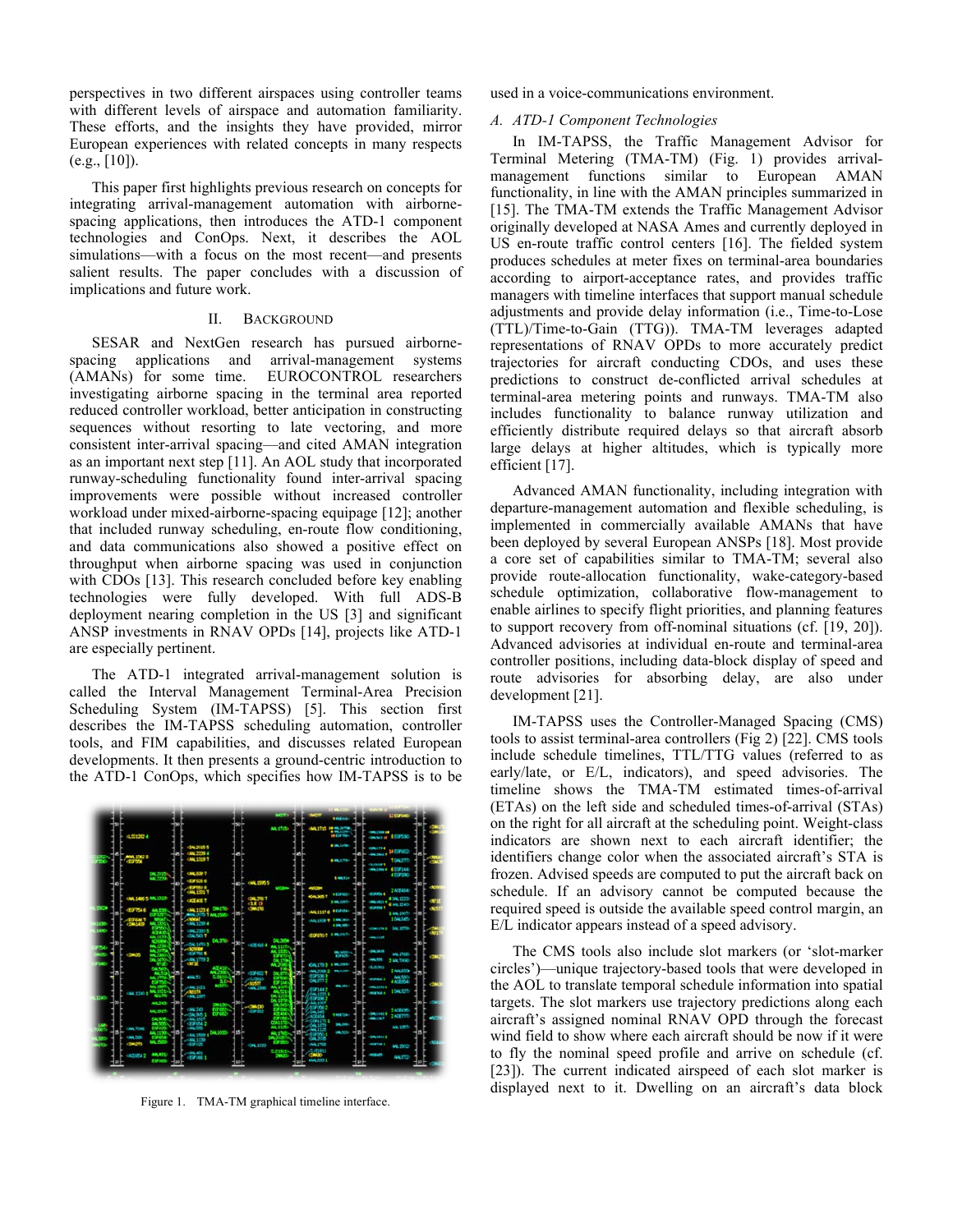

Figure 2. Controller-Managed Spacing (CMS) tools, illustrating synchronous highlighting of data block, slot marker, and timeline entries.



Figure 3. Example ASTAR Electronic Flight Bag (EFB) implementation with ADS-B Guidance Display (AGD).

highlights its slot marker and timeline entries, as shown in Fig. 2.

The Airborne Spacing for Terminal Arrival Routes (ASTAR) algorithm developed at NASA Langley provides FIM capabilities in IM-TAPSS [24]. ASTAR uses ADS-B data to provide flight crews with speed commands during CDOs, enabling aircraft to precisely achieve an assigned spacing interval at a specified 'achieve-by' point. Thus, ASTAR allows controllers to issue a single strategic clearance which delegates the task of providing speed instructions to the aircraft avionics. Fig. 3 depicts one possible flight-deck integration scheme; others are discussed in [8]. Unlike other airborne spacing applications (e.g., [25]), ASTAR's trajectory orientation supports FIM initiation in en-route airspace, and enables aircraft to achieve the TMA-TM-computed time-spacing

interval behind a lead aircraft (or 'target') arriving via a different RNAV OPD; this mode is called 'paired-spacing' mode. ASTAR also includes a mode in which it commands speeds to achieve a specified STA at the achieve-by point until the lead aircraft enters ADS-B range, when 'paired-spacing' mode can engage. Two important aspects of ASTAR are that it requires both the own-ship and target to remain within specified lateral and vertical tolerances of reference trajectories that correspond to the assigned RNAV OPD(s) and, similarly, that the speeds it commands are limited to be within specified tolerances around the reference speed profile.

#### *B. ATD-1 Concept of Operations Overview*

Although ATD-1 has a distinct terminal-area focus, operations begin when the TMA-TM acquires each aircraft while it is still in cruise. TMA-TM assigns aircraft a runway, and computes ETAs at the meter fix, runway, and at intervening metering points (e.g., terminal-area fixes where RNAV OPDs merge). It then uses the ETAs together with desired spacing information to assign STAs at each scheduling point. When an aircraft reaches a 'freeze horizon' specified at a site-specific distance (e.g., 200 nmi) from the terminal area, the TMA-TM locks in its STA to provide a stable control target. En-route controllers now begin working to 'precondition' the aircraft using vectoring or other techniques as necessary to reduce the delay required to keep the aircraft within the speed control margin. Ongoing FAA en-route modernization efforts are expected to include Ground-based Interval Management (GIM) speed advisories to assist controllers in preconditioning aircraft efficiently [7].

Following preconditioning, en-route controllers reestablish aircraft on RNAV OPDs (e.g., by clearing aircraft direct to the meter fix), and clear aircraft for CDOs using phraseology shown in Table 1. Once a FIM-equipped aircraft has been preconditioned and established on an RNAV OPD, the controller alerts the crew that a FIM clearance is available, and issues it when the crew is ready (Table 1). After the crew enters the required parameters, ASTAR begins commanding speeds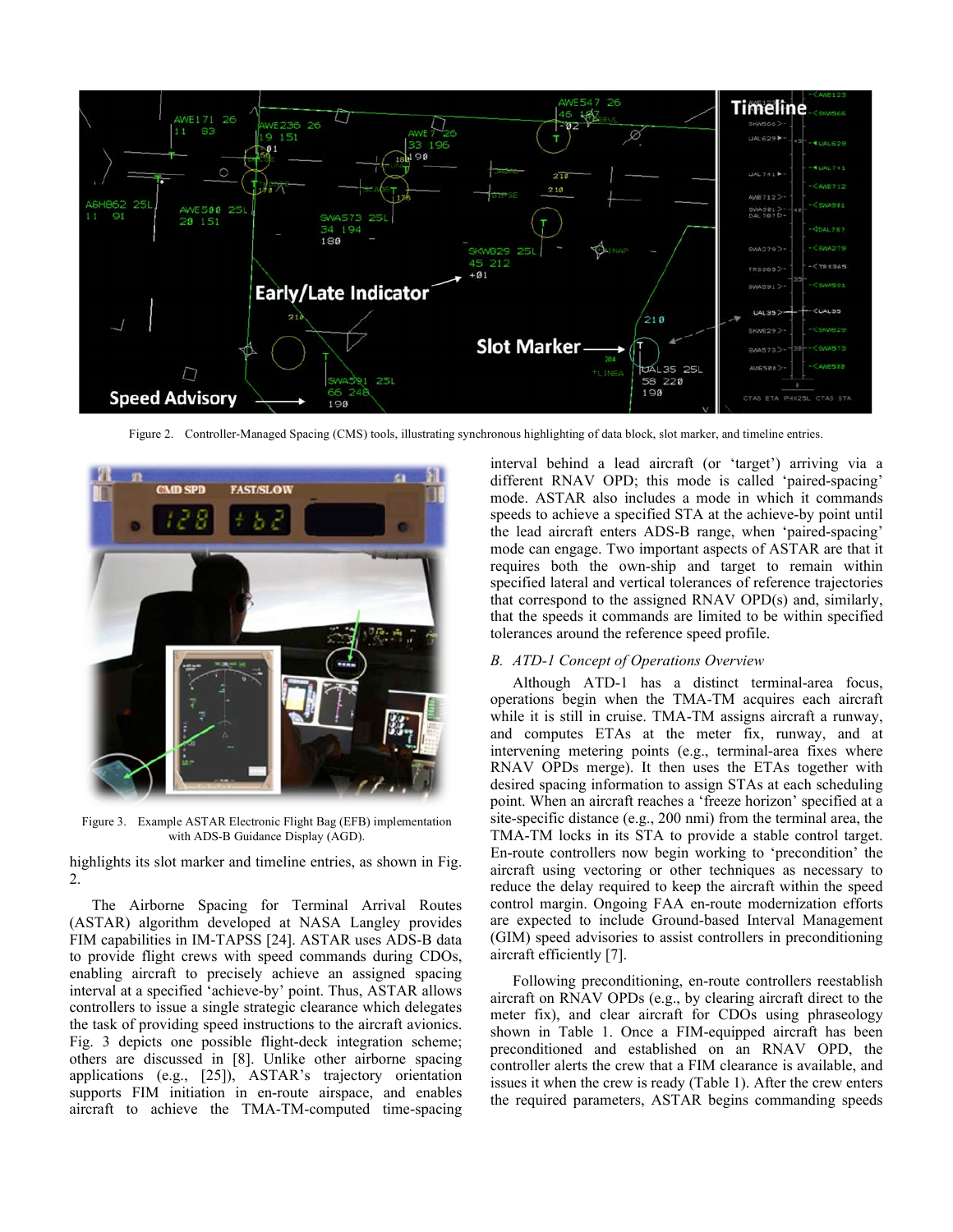TABLE I. EXAMPLE ATD-1 CLEARANCE PHRASEOLOGY.

| <b>Clearance Type</b>                                                                                                                                 | Phraseology                                                                                                                                                                                                |  |  |  |
|-------------------------------------------------------------------------------------------------------------------------------------------------------|------------------------------------------------------------------------------------------------------------------------------------------------------------------------------------------------------------|--|--|--|
| CDO Initiation<br>with Runway<br>Assignment                                                                                                           | <callsign>, DESCEND VIA THE MAIER THREE<br/>ARRIVAL, BOULDER CITY TRANSITION, TO RUNWAY<br/>TWO-SIX.</callsign>                                                                                            |  |  |  |
| <b>FIM Clearance</b><br>Availability                                                                                                                  | <callsign>, INTERVAL SPACING AVAILABLE,<br/>ADVISE WHEN READY TO COPY.</callsign>                                                                                                                          |  |  |  |
| <b>FIM Initiation</b>                                                                                                                                 | <callsign>, FOR INTERVAL SPACING, CROSS JIFFY<br/>AT 1432:30Z. WHEN ABLE, SPACE NINE-ZERO<br/>SECONDS BEHIND DELTA EIGHT-SEVEN-SEVEN ON<br/>THE BONHAM FIVE ARRIVAL, FORT SMITH<br/>TRANSITION.</callsign> |  |  |  |
| CDO Speed<br>Adjustment                                                                                                                               | <callsign>, DESCEND VIA THE MAIER THREE<br/>ARRIVAL, EXCEPT MAINTAIN TWO-ZERO-ZERO<br/>KNOTS.</callsign>                                                                                                   |  |  |  |
| <callsign>, DESCENT CLEARANCE CANCELLED,<br/><b>CDO Termination</b><br/>FLY HEADING TWO-ZERO-ZERO, MAINTAIN SEVEN<br/><b>THOUSAND FEET</b></callsign> |                                                                                                                                                                                                            |  |  |  |
| <b>FIM Suspension</b>                                                                                                                                 | <callsign>, SUSPEND INTERVAL SPACING, SLOW<br/>TO TWO-THREE-ZERO KNOTS.</callsign>                                                                                                                         |  |  |  |

toward an STA at the achieve-by point until the target enters ADS-B range, when it transitions to paired-spacing mode.

Terminal-area controllers are expected to use the CMS tools to issue speeds to ensure proper inter-arrival spacing for non-FIM aircraft while maintaining CDOs (Table 1); crews of FIM aircraft should follow the ASTAR-commanded speeds. Under nominal conditions, aircraft should cross the meter fix within their speed control margin for correcting residual schedule errors and adjusting for disturbances due to winds or other factors inside the terminal area. Because controllers retain separation responsibility, they may find it necessary to interrupt CDOs or suspend FIM operations if they deem small adjustments from the nominal speed profile insufficient to maintain safe separation (Table 1).

The ATD-1 ConOps, with its focus on extended CDOs and FIM operations starting at high altitudes, seeks to maximize the potential benefits of IM-TAPSS. It also focuses on leveraging RNAV-OPD infrastructure investments, as opposed to requiring airspace or route modifications (cf. [11]). The next section describes human-in-the-loop simulations intended to mature IM-TAPSS and investigate ConOps-related issues.

#### III. SIMULATION STUDIES

The AOL has served as the principal IM-TAPSS integration laboratory responsible for establishing and testing technical and procedural interoperability between the latest TMA-TM prototype, ASTAR-equipped Aircraft Simulator for Traffic Operations Research (ASTOR) simulators from NASA Langley, and the AOL's CMS tools and Multi-Aircraft Control System (MACS) controller workstation emulations and pseudo-pilot stations [26]. 'CMS ATD-1' simulations in January, April, and June 2012—referred to as 'CA-1,' 'CA-2,' and 'CA-3,' respectively—have allowed researchers to iteratively refine required functionality and collect data using the latest IM-TAPSS system before the integrated software is used by the other laboratories conducting ATD-1 research at NASA Ames and Langley. The 'CA-4' simulation, conducted in December 2012, continued this process. This section first

briefly describes the preceding simulations before describing CA-4 in detail.

## *A. CA-1, CA-2, and CA-3 Simulations*

CA-1, CA-2, and CA-3 [27] simulated arrivals to Dallas/Fort Worth International Airport (DFW) along RNAV OPDs developed at NASA Langley to support prior FIM research. CA-1 and CA-2 introduced controller participants experienced with CMS operations in the AOL to mixed-FIMequipage arrival operations, gained initial controller acceptance, and examined a variety of controller-tool configurations (e.g., no controller tools, tools only available for non-FIM aircraft). These simulations illustrated that effective preconditioning using precise meter-list STAs made the terminal-area controllers' task more manageable and increased the effectiveness of the CMS tools by ensuring aircraft needed only small adjustments possible with speed control. They also identified a need for FIM-related information (i.e., which FIMequipped aircraft have been issued FIM clearances, which are paired with their assigned target, etc.), leading to the development of prototype FIM-status designators on controller displays.

CA-3 expanded operations to two independent runways at DFW, and added emulations of GIM speed advisories to the MACS en-route controller workstations. It also refined how FIM-clearance information appeared in the en-route controllers' meter lists when the TMA-TM froze a FIMequipped aircraft's STA. The FIM achieve-by point was relocated from the runway threshold to the Final Approach Fix (FAF) to obviate difficulties related to trajectory-prediction accuracy in the region between the FAF and the runway. Finally, simple winds-at-altitude and forecast wind errors were implemented within IM-TAPSS. Perhaps the biggest change from the CA-1 and CA-2 studies, however, was that CA-3 controller participants were recently retired with an average of nearly thirty years of experience with DFW operations—but no familiarity with the CMS tools, FIM operations, or the MACS simulation platform. This led to the development of a training process and afforded the opportunity to examine its efficacy.

CA-3 showed that controllers found workload low and operations acceptable, seldom vectored aircraft off the RNAV lateral routes, rated the CMS tools consistently with prior studies, and rated the training highly. However, at critical junctures controller performance was observed to suffer from misunderstandings about scheduling functionality, FIM aircraft behavior, and speed-control techniques. Some controllers commented specifically on their desire to better understand not only their roles, but also the roles of other actors in the system. Overall, CA-3 indicated a greater familiarity with the system is needed to yield consistent benefits. The results were probably quite similar to those that might be obtained if an IM-TAPSS system at a comparable level of maturity were introduced in the field with limited controller orientation [27]. These findings are strikingly similar to those from a similar EUROCONTROL AMAN simulation [10].

#### *B. CA-4 Simulation*

CA-4 sought to continue investigations of issues identified in the prior studies, while addressing a number of new aspects of IM-TAPSS integration. Specifically, CA-4 attempted to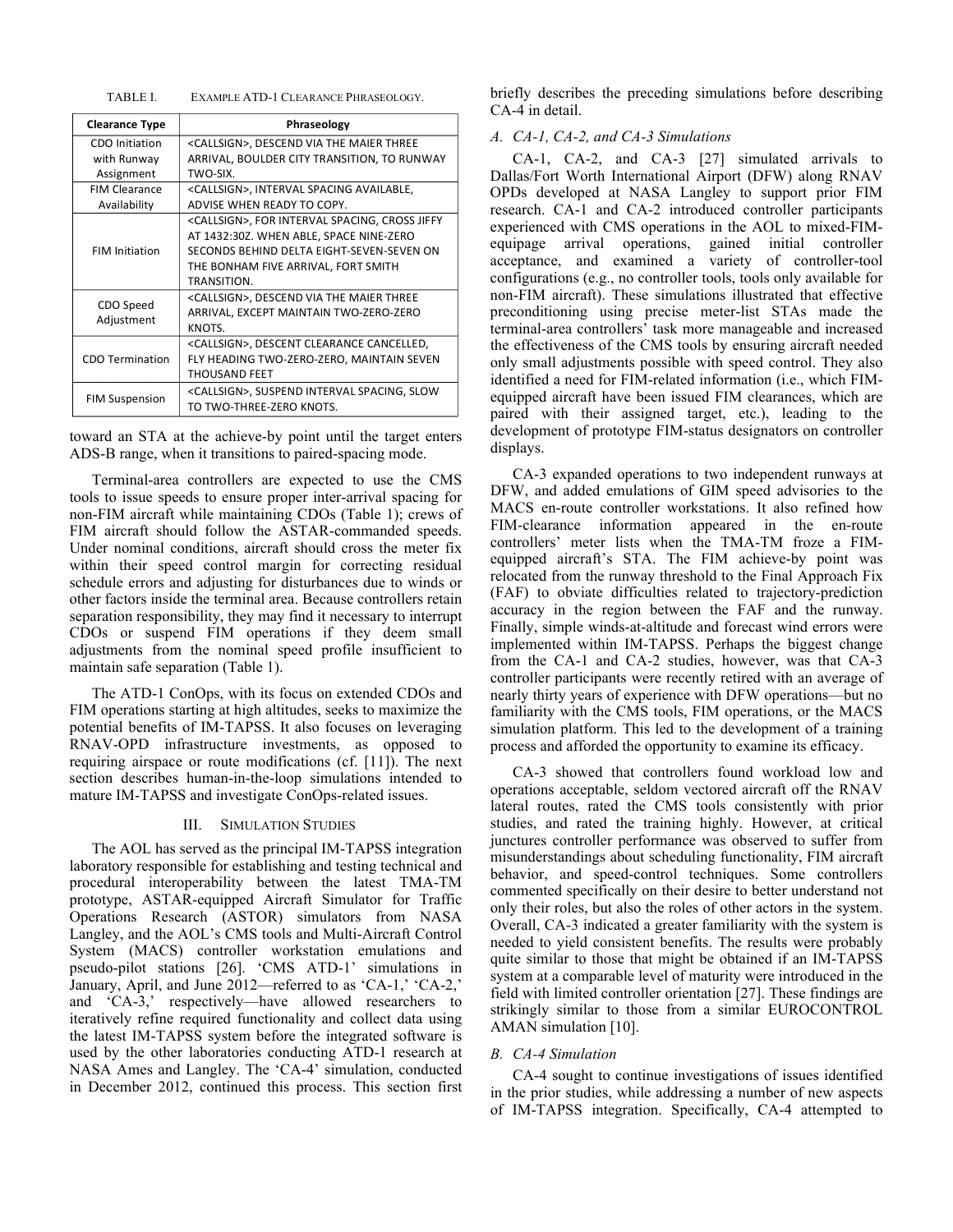quantify the effect of preconditioning the arrival flows, compare operations with only slot markers and timelines to the full CMS tool set, and continue to examine FIM operations. At the same time, it sought to validate new adaptation information for published RNAV OPDs into Phoenix Sky Harbor International Airport (PHX) and integrate realistic winds with the updated IM-TAPSS laboratory prototype. It also sought to evaluate threecharacter E/L indicators and speed advisories in the third line of the data blocks in preparation for integrating the CMS tools into existing terminal-area controller workstations, along with the updated display formats for FIMstatus designators. In addition, CA-4 added the capability for the FAA Level-D-certified Boeing 747-400 (B744) simulator housed in the Crew Vehicle Systems Research Facility at NASA Ames to participate in AOL simulations as a non-FIM-equipped arrival. The following subsections present the approach used in CA-4.

# *1) Routes, Airspace, and Traffic Scenarios*

CA-4 simulated west-flow arrivals to runways 25L and 26 at PHX. PHX was chosen because it shares characteristics of likely ATD-1 demonstration sites, including established RNAV OPDs. Fig. 4 depicts the route and airspace layout, including four low-altitude test sectors. Subject controllers who staffed these sectors were also required to work aircraft in outlying high-altitude sectors as required to precondition the arrivals and issue clearances to aircraft in cruise. Fig. 4 also shows high-altitude crossing restrictions defined along the published arrival transitions in order to impart consistent descent behavior.

the routes are illustrated via the

1 NOV 2012 to 31 JAN 2013 Figure 5. Experimental chart depicting PHX terminal-area RNAV OPDs, with final-approach fixes circled and artificial base legs in red. The terminal-area portions of terminal-area chart simulator pilots used during CA-4 (Fig. 5). During west-flow operations published RNAV OPDs from the east connect to the runway 25L and 26 approach procedures.

ç

PXR<br>-336 ∨E'<br>∆

 $\Delta$ 

PHX26

**PHX251** 

SCADE

1740

♦

KONTE

2040

3000<br>1701

**GIPS** 

 $\frac{3000}{170K}$ 

\$

ó

3000<br>170K

:<br>Ade

4000

 $258$ 

Published downwind arrival segments from the west are unconnected, but artificial base-leg segments, shown in red in Fig. 5, were defined for consistency across air and ground systems in CA-4.

**252 XXWNOS** 

AND 26 ARRIVALS

EAGUL<br>KOOLY<br>GELA<br>MIER

IL FIVE<br>A SIX<br>A SIX<br>A FOUR

**PHOSIA ARDAR** 

HOMPE

16000 250K

10000

ESDEE

10000 210K

12000

0000

SQUEZ

15000 250K 12000

 $\sqrt{204°(4)}$ 

**VNNOM** 

11000 250K

Two 'Feeder' controllers and two 'Final' controllers staffed four terminal area sectors. The north Feeder transferred control of aircraft arriving via the MAIER or EAGUL routes to the



 $228.$ JAGAL

4000

л

♦

 $4000$ 



Figure 4. PHX west-flow RNAV OPDs and arrival transitions through low-altitude en-route sectors.

16000 250K

**HUBUB** 

12000 250K

**HOKE** 

0000 250K

KUCOC

 $10000$ 

Ξ

13000

J MAIER

ΕΊΟΣ ΝΑΙ ΓΕ 01 SΙΟΣ VON 1 **BRUSE**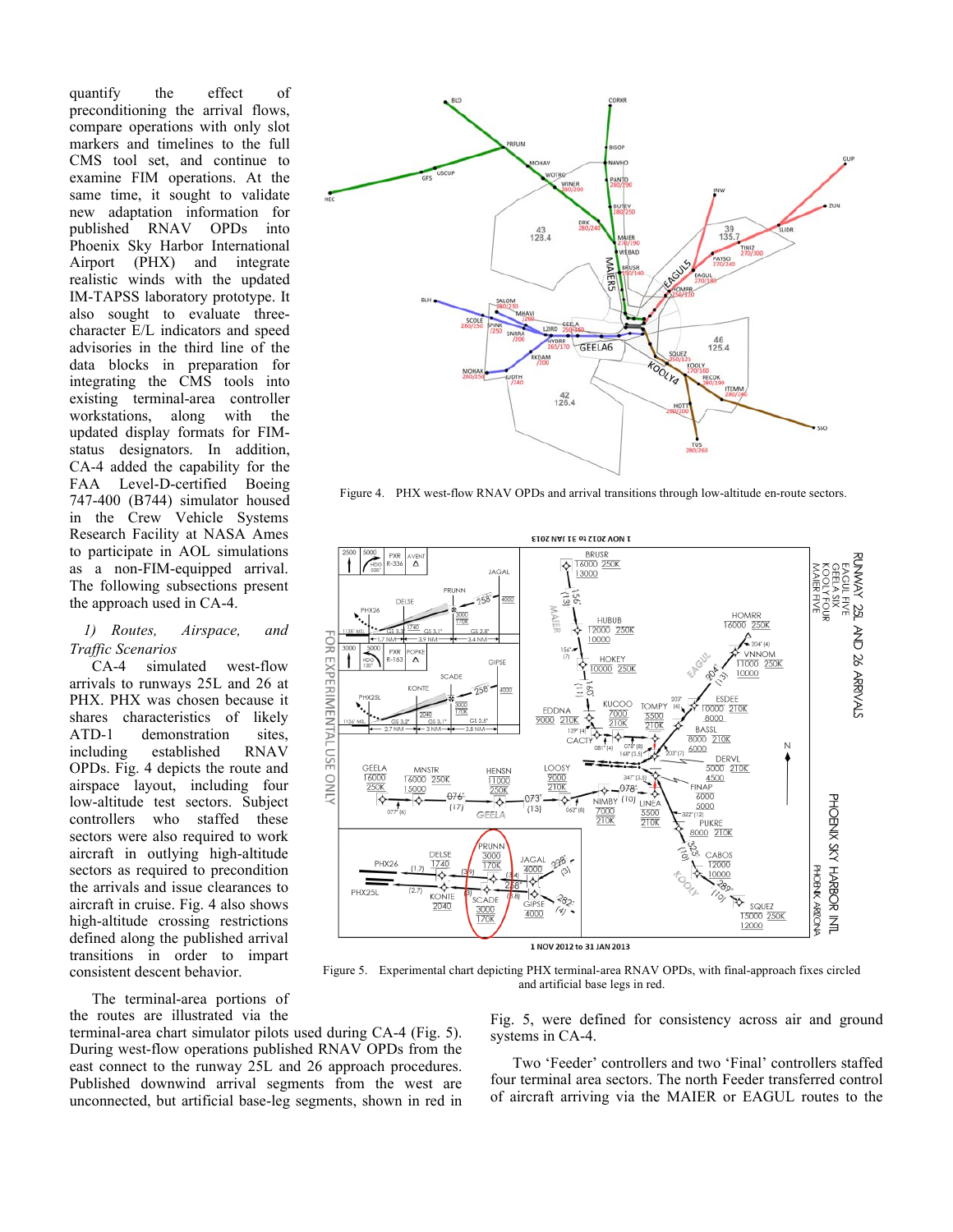runway-26 Final near the EDDNA or ESDEE waypoints, respectively; the south Feeder transferred control of aircraft on the GEELA or KOOLY routes to the runway-25L Final after LOOSY or near PUKRE.

AOL researchers constructed traffic scenarios by distributing recorded PHX arrival traffic to the RNAV routes so that the various sectors experienced comparable traffic loads; all aircraft in the simulation were assumed to be RNAV-equipped. Eight FIMequipped ASTOR simulators were assigned to the published EAGUL and KOOLY arrivals that connect to the approach procedures. The B744 simulator was initialized to arrive either on the MAIER or the EAGUL arrival to runway 26, which can accommodate heavy jets. Three different traffic scenarios were finalized after ensuring the TMA-TM—configured with a 0.3 nmi spacing buffer and standard 3/4/5 nmi wake-vortex spacing requirements—yielded reasonable schedules with an arrival rate of 42-44 aircraft per hour for each runway during any given fifteen-minute period.

#### *2) Winds*

CA-4 extended the simple wind representations used in CA-3 to gridded winds based on PHX archival data. Test winds from data two hours apart, with an approximately ten-knot RMS error, were converted to formats required by the IM-TAPSS laboratory-prototype components (Fig. 6). The winds were intended to provide realism, as well as variation in the traffic scenarios through the use of one set as the actual winds and the other as the forecast winds in different simulation trials.

## *3) Controller Tools*

Fig. 2 above depicts the modified CMS E/L indicators and speed advisories developed for CA-4. The three-character E/L indicators display the required delay with one-second precision (e.g., -15 indicates an aircraft is fifteen seconds late), and switch to one-minute precision if the absolute delay exceeds 99 s (e.g., +2M indicates an aircraft is approximately two minutes early).

FIM-clearance parameters for equipped aircraft are provided by TMA-TM and added to meter lists similar to those en-route controllers currently use. Fig. 7 illustrates how the FIM-clearance information is organized in the order required by the FIM-clearance phraseology in Table 1. For example, the FIM clearance for DAL808 is: DELTA 808, FOR INTERVAL SPACING, CROSS SCADE AT 1915:24Z. WHEN ABLE, SPACE ONE-THREE-ZERO SECONDS BEHIND UNITED SEVEN-FOUR-ONE ON THE GEELA SIX ARRIVAL, BLYTHE TRANSITION.



Figure 6. CA-4 gridded winds at ~10,000 ft, with approximate location of PHX.

En-route controllers in the simulation also had prototype GIM speed advisories and redesigned FIM-status designators available (Fig. 8). Fig. 8(a) illustrates the 'I' portal that appears when a speed advisory like that in (b) is available. Fig. 8(a) also shows the ' $\omega$ ' symbol that indicates an aircraft is FIMequipped. Fig. 8(c) illustrates how the ' $\omega$ ' turns magenta following a controller entry signaling that a FIM clearance has been issued to the aircraft. Controllers could change the FIMstatus designator to 'R' or 'S' to signify that a flight crew has reported following ASTAR-commanded speeds to meet the achieve-by-point STA or execute paired spacing, illustrated by (d) and (e) in Fig. 8. Fig. 8 also shows delay-countdown information adjacent to an aircraft's target symbol on the enroute displays.

As aircraft transition to terminal-area airspace, FIM-status designators entered upstream transfer automatically to the terminal-area controller workstations, enabling them to crosscheck FIM status with that reported in check-in communications. Terminal-area controllers could also make entries to change the displayed FIM status. In CA-4 the terminal-area designators were redesigned to replace the CMS E/L indicators or speed advisories in the three-character field on the third line of aircraft data blocks. Fig. 9 illustrates the appearance of the FIM-status designators on the terminal-area workstation for (a) 'FIM clearance issued,' (b) 'following speed commands to meet STA,' and (c) 'following speed commands in paired-spacing mode.' Other tools expected to be available on terminal-area controller workstations during the

| $5xw635 * 1923 +88:38 N78/248$<br>METERLIST SQUEZ |                    |     |                      |  |  |
|---------------------------------------------------|--------------------|-----|----------------------|--|--|
|                                                   |                    |     |                      |  |  |
|                                                   | SCADE 19:20:36     | 110 | DAL 543 SSO, KOOLY 4 |  |  |
|                                                   | SCADE 19:18:46     | 92  | AWE608 SSO, KOOLY 4  |  |  |
|                                                   |                    |     |                      |  |  |
|                                                   | SCADE 19:15:24 130 |     | UAL 741 BLH.GEELA6   |  |  |
|                                                   |                    |     |                      |  |  |

Figure 7. Meter list display on en-route controller workstation, showing FIM-clearance parameters for FIM-equipped aircraft; from left to right, the parameters are achieve-by point, STA at achieve-by-point, required spacing interval, lead aircraft, and lead aircraft's assigned RNAV OPD.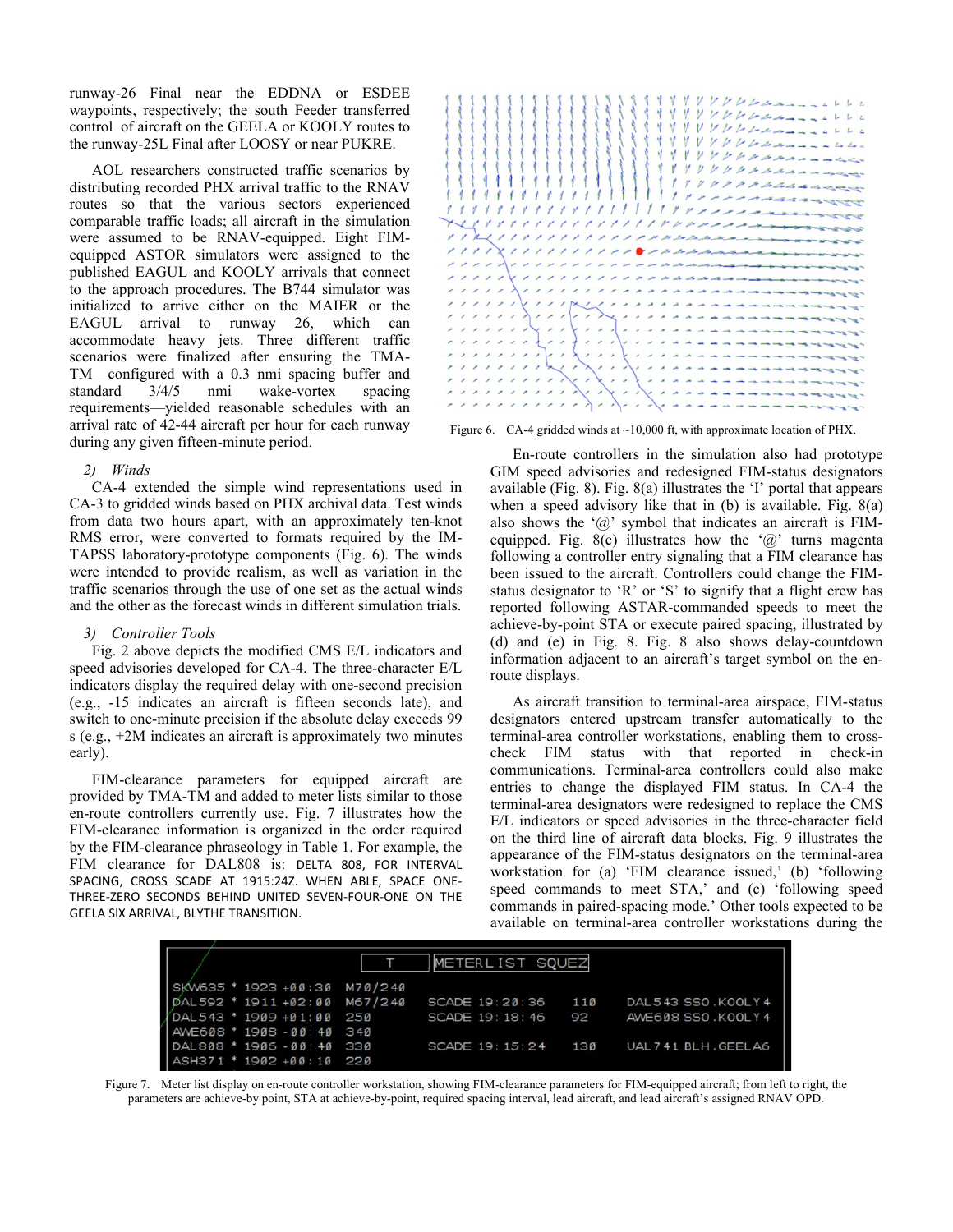

Figure 8. En-route speed advisories and FIM-status designators.





ATD-1 demonstration timeframe, such as Terminal Proximity Alert (TPA) 'spacing cones' and J-rings, were also available in CA-4.

#### *4) Participants*

Controllers with AOL experience (including, with three exceptions, experience from CA-1 and CA-2) participated in CA-4; however, none were familiar with PHX operations. Boeing glass-cockpit type-rated pilots, many of whom had participated in CA-3, were recruited as ASTOR pilots. As in previous simulations, general aviation pilots and students staffed the MACS pseudo-pilot stations. Participants were organized into a Center control room, a terminal-area control room, an ASTOR cluster, and a pseudo-pilot area in a portion of the AOL (Fig. 10). Terminal-area controllers were stationed relative to one another like actual controllers in PHX. Controllers staffed the same control positions for the duration of  $CA-4$ .

#### *5) Training and Procedures*

As in CA-3, controllers received three days of training during the week prior to data-collection. Training began with a general briefing about the study, followed by separate briefings for pilots, en-route controllers, and terminal-area controllers. The next two-and-one-half days were devoted to traffic simulations intended to familiarize controllers with the PHX airspace and the latest controller tools, during which integration work on the CA-4 IM-TAPSS laboratory prototype continued in parallel. Controllers began with light-traffic training runs while the ASTOR pilots practiced separately. The training progressed to include ASTORs conducting FIM operations in heavier traffic. En-route controllers practiced preconditioning



Figure 10. AOL laboratory layout for CA-4.

the arrival flows. Delivering aircraft on time or slightly early was characterized as ideal, as prior research indicates slowing aircraft to absorb delay in the terminal area is easier for both pilots and controllers than making up time. The CA-4 training period concluded with a review briefing.

## *6) Data-Collection Schedule*

Problems with how certain traffic scenarios played out in specific winds, along with other inconsistent system behaviors, led to an unbalanced experimental matrix. In the end, CA-4 compared operations across available scenario-plus-winds combinations for two levels of preconditioning: one in which en-route controllers were instructed to precondition arrivals to less than one minute of meter-fix delay or better ("precise" preconditioning), and one in which less than two minutes of meter-fix delay was considered acceptable ('imprecise' preconditioning). It also compared conditions with only CMS timelines and slot markers available to conditions when the 'third-line' tools were available in addition to the timelines and slot markers.

Nineteen one-hour simulation trials were conducted during the CA-4 data-collection week, during which all MACS and ASTOR stations logged digital data, including flight state information, pilot and controller entries, and schedule information. TMA-TM also logged digital data. Controllers completed short questionnaires between trials, and a longer questionnaire at the end of the week. In addition, screencapture movies that include recorded audio were collected from all MACS and ASTOR stations, and experts with extensive experience on TMA-TM and PHX operations served as observers. The next section presents salient results from CA-4.

#### IV. RESULTS

CA-4 was highly successful from a systems-integration and ConOps-refinement perspective. In its early stages, the study enabled researchers to make minor adjustments to the TMA-TM PHX site adaptation, establish the behavior of FIMstatus designators, detect an outstanding wind-integration issue, and generally develop a more in-depth understanding of PHX operations. Although the wind-related issue rendered arrivalspacing accuracy metrics on final approach unusable, and negatively affected the success of FIM operations, controllers were observed to be largely successful in maintaining scheduled throughput levels. No statistically significant differences in any of the metrics can be attributed to the traffic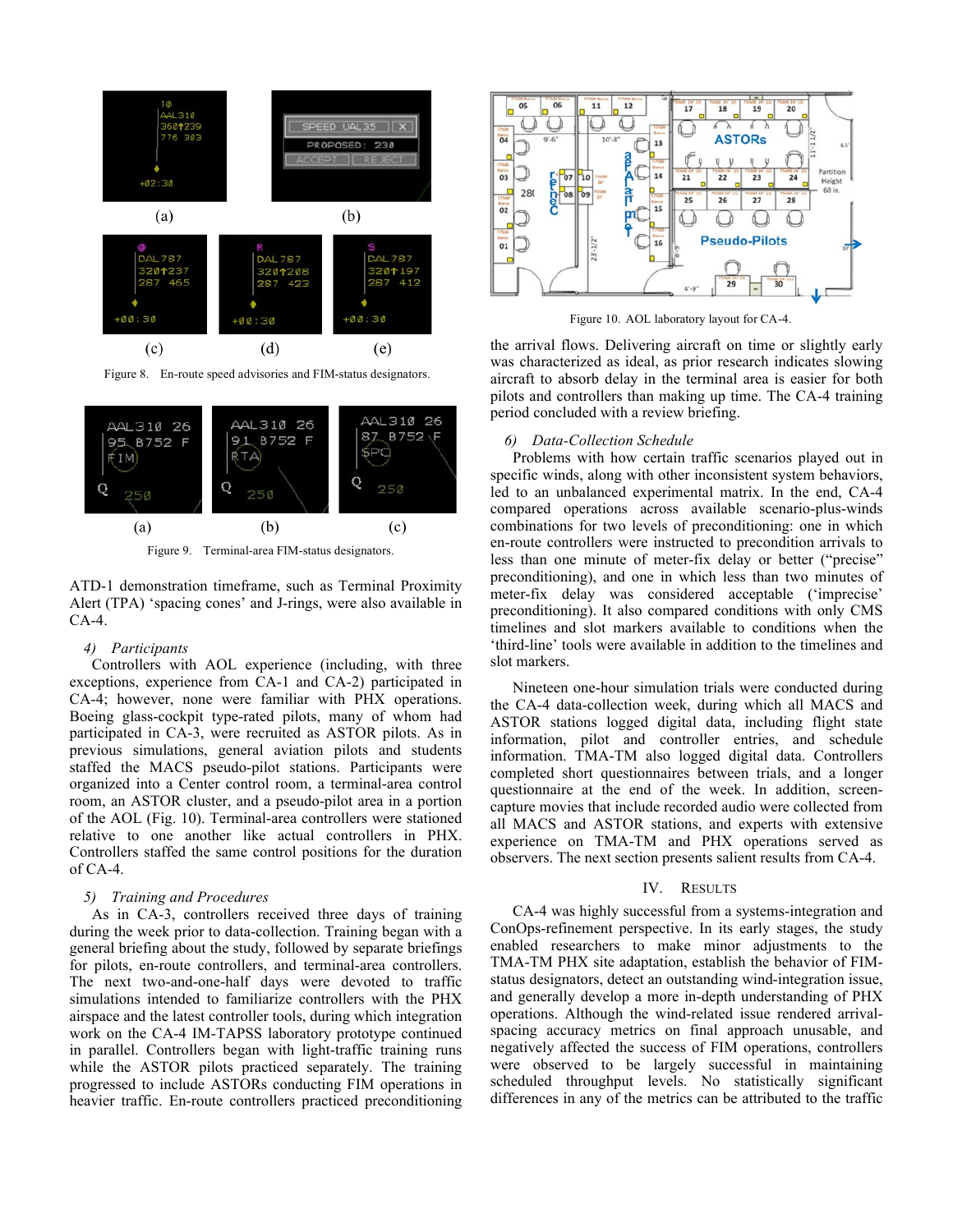

Figure 11. Meter-fix schedule conformance by preconditioning level and assigned RNAV OPD (negative values indicate aircraft arrived early).

scenario/wind combinations. This section presents salient results from CA-4.

# *A. TMA-TM and En-Route Controller Tools*

The results indicate the TMA-TM and en-route controller tools provide the required support for ATD-1 operations. Controller questionnaire responses indicate the TMA-TM produced schedules that were largely achievable, stable, and accurate. The delay-countdown information, in particular, garnered the highest possible helpfulness and usability ratings. However, the en-route speed advisories were only 'moderately' accurate and stable—ratings that translated to indifferent assessments of helpfulness and usability. Ref. [10] also recognizes the importance of schedule stability.

# *B. Arrival-Flow Preconditioning Performance*

The en-route controllers largely met the preconditioning goals set for them in CA-4. Fig. 11 shows the meter-fixschedule errors observed when aircraft crossed the meter fixes along each RNAV OPD. Significant improvements in trials with preconditioning were observed for controllers working the GEELA and MAIER arrivals ( $p < 0.01$ ); the KOOLY and EAGUL differences were not significant, but in those cases, 'imprecise' preconditioning was generally better than the approximately two minutes of schedule error requested. As in CA-3, controllers adopted individual strategies for preconditioning. Controllers working the KOOLY and MAIER arrival flows relied on vectoring more than the other two, who mainly used speed control.

# *C. RNAV OPD Conformance*

Aircraft conformance with the published procedures in the terminal area verified the expected effects of preconditioning. For example, Fig. 12 compares aircraft lateral tracks and profiles from two simulation trials using the same scenario/wind combination and no third-line tools. In one trial (shown in blue), en-route controllers attempted to precondition arrivals to within one minute of their meter fix STAs; in the other (shown in red), controllers needed only to ensure aircraft arrived within two minutes of their meter-fix STAs. Fig. 12 demonstrates how the requirement to precondition aircraft more precisely redistributes workload to the en-route controllers and increases efficiency by moving delayabsorption maneuvers to higher altitudes; conversely, imprecise preconditioning leads to disorganized terminal-area traffic flows and (aside from one pilot non-compliance error) more interruptions in continuous low-altitude descent profiles.

These effects are confirmed for the CA-4 study on the whole. Fig. 13 plots the average number of aircraft observed to leave the lateral RNAV routes in en-route and terminal-area airspace under each level of preconditioning. In the terminal area, where speed control is preferable, significant differences were found between the two levels of preconditioning ( $p \leq$ 0.01). An analysis of the average number of level segments longer than 2 nmi flown in the terminal area also confirmed better results with precise preconditioning. While that difference is not significant, it does show an improvement of the sort that pilots who experience the operations frequently would likely notice.



Figure 12. Comparison of lateral tracks and vertical profiles for one CA-4 trial with precise preconditioning (blue), and one without (red).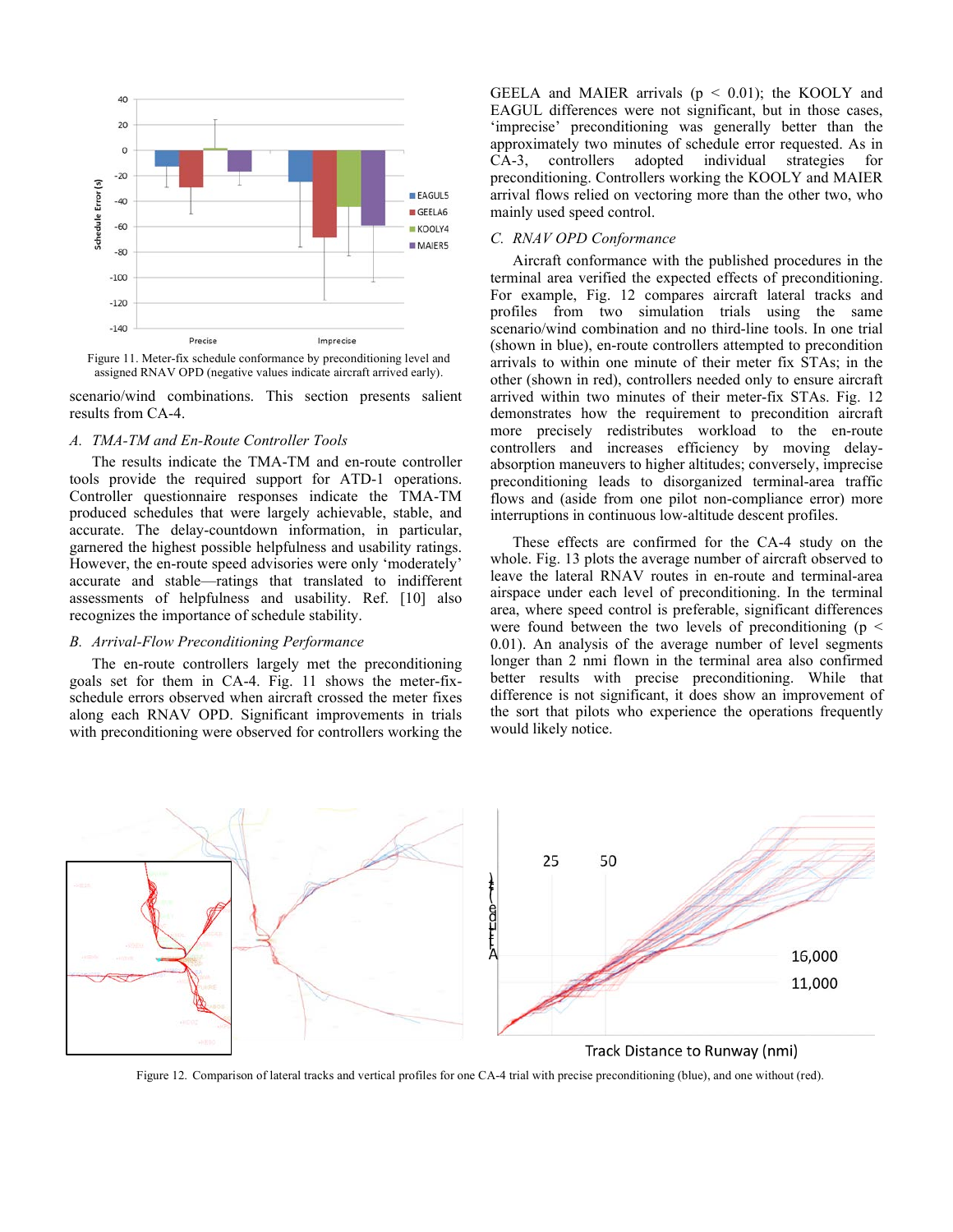

Figure 13. Preconditioning effects on lateral route conformance by control region.

#### *D. CMS Tools*

CA-4 investigated ATD-1 operations with two CMS-tool configurations: one with only timelines and slot markers, and one in which the third-line tools were also available. No significant differences were observed between the two, perhaps because controllers reported using the third-line indications (i.e., the E/L indicators and speed advisories) only half the time when they were available. Consistent with prior studies, all of the tools behaved acceptably, and controllers reported using slot markers the most. However, they were rated as less stable than the timelines in CA-4. This was likely integration-related, as both TMA-TM and MACS trajectory predictions affected their behavior in the CA-4 version of IM-TAPSS. Controllers again expressed a desire to flexibly control when slot markers are displayed for particular aircraft. Some of this functionality is already available in the IM-TAPSS prototype and will undergo further refinement for the next version of IM-TAPSS.

#### *E. FIM-Clearance Phraseology*

En-route controllers who issued FIM clearances rated them in a range between 'moderately manageable' and 'very manageable.' On the whole, the FIM-clearance phraseology worked well, and received high ratings for read-back clarity, accuracy, and timeliness. This contrasts with CA-3 results, and can be attributed to greater familiarity and better understanding of flight crew tasks. Controllers did, however, express the desire to split the FIM clearance into two parts if a particular situation warrants it. For example, if the target aircraft is offroute, or planned rescheduling will result in a new target, a controller could leverage ASTAR's capability to achieve an STA until the situation stabilizes. Issuing the clearance in two parts would also enable controllers to address other tasks in the interim.

## *F. FIM Operations and Status Indications*

The wind-related issue is thought to have played a role in the large proportion of suspended FIM operations observed in CA-4; this issue is slated for immediate redress. However, both en-route and terminal-area controllers viewed the redesigned FIM-status designators favorably. The EAGUL and KOOLY en-route controllers who managed FIM-equipped ASTORs during CA-4 found the status-updating tasks 'very acceptable,' while the terminal-area controllers found them 'reasonably acceptable.' In line with preceding studies, CA-4 controllers

reported on average that FIM operations 'increased task complexity,' but not excessively.

# *G. System Integration and Site-Adaptation*

CA-4 fulfilled its objectives from a system-integration standpoint. It served as a successful test case for implementing IM-TAPSS in a new airspace and leveraging existing RNAV-OPD infrastructure. Creating the TMA-TM, MACS, and ASTOR route adaptations proved manageable and provided valuable experience for future work. Perhaps most importantly, PHX experts validated the compatibility of IM-TAPPS with PHX operations, as well as its operational need.

#### V. CONCLUSIONS

A series of ATM-focused simulations in the AOL at NASA Ames have provided valuable insights about operations that combine arrival management and trajectory-based controller tools with FIM avionics. The simulations have also made significant contributions to the integration of IM-TAPSS for the ATD-1 field demonstration. The most recent study, CA-4, demonstrated the importance of 'involving en-route controllers in arrival management' and clarifying how extra effort on their part contributes to 'orderly and expeditious arrival flows,' as earlier European research emphasized [10]. With practice, and a clear understanding of their role and those of others, controllers were shown capable of precise preconditioning which translated into more effective CDOs. CA-4 also confirmed the importance of familiarity with ATD-1 operations in increasing acceptance of the FIM operations and supporting phraseology, and framing expectations about training requirements for the ATD-1 field demonstration.

The work helps to identify important next steps in the IM-TAPSS development effort, beginning with correcting issues detected during CA-4. Both high- and low-altitude sector positions will have to be staffed and simulated to address workload distribution in the preconditioning process under normal arrival operations; follow-on work will investigate preconditioning with realistic en-route airspace configurations. Research will also continue to examine the FIM clearance phraseology and procedures to support FIM operations when RNAV arrival-to-approach connectivity is not available. Effects on Final controller strategies for meeting schedules constructed under assumptions about base-turn location will also be investigated.

Finally, as IM-TAPSS matures, increasing research effort will be placed on benefits assessment. A succeeding AOL simulation study, 'CA-5,' is planned to conduct a full-up comparison of ATD-1 operations with current PHX operations. CA-5 will simulate operations with a TMA-TM configured to operate like the deployed version, using actual PHX traffic and winds and experts in ATM at PHX. A second phase will then examine how IM-TAPSS performs under the same conditions. This work will help set the stage for planned technologytransfer activities and the ATD-1 demonstration.

#### ACKNOWLEDGMENTS

The authors would like to thank the ATD-1 project team (John Robinson, Technical Lead); AOL members Nancy Bienert, Connie Brasil, Chris Cabrall, Ashley Gomez, Sarah